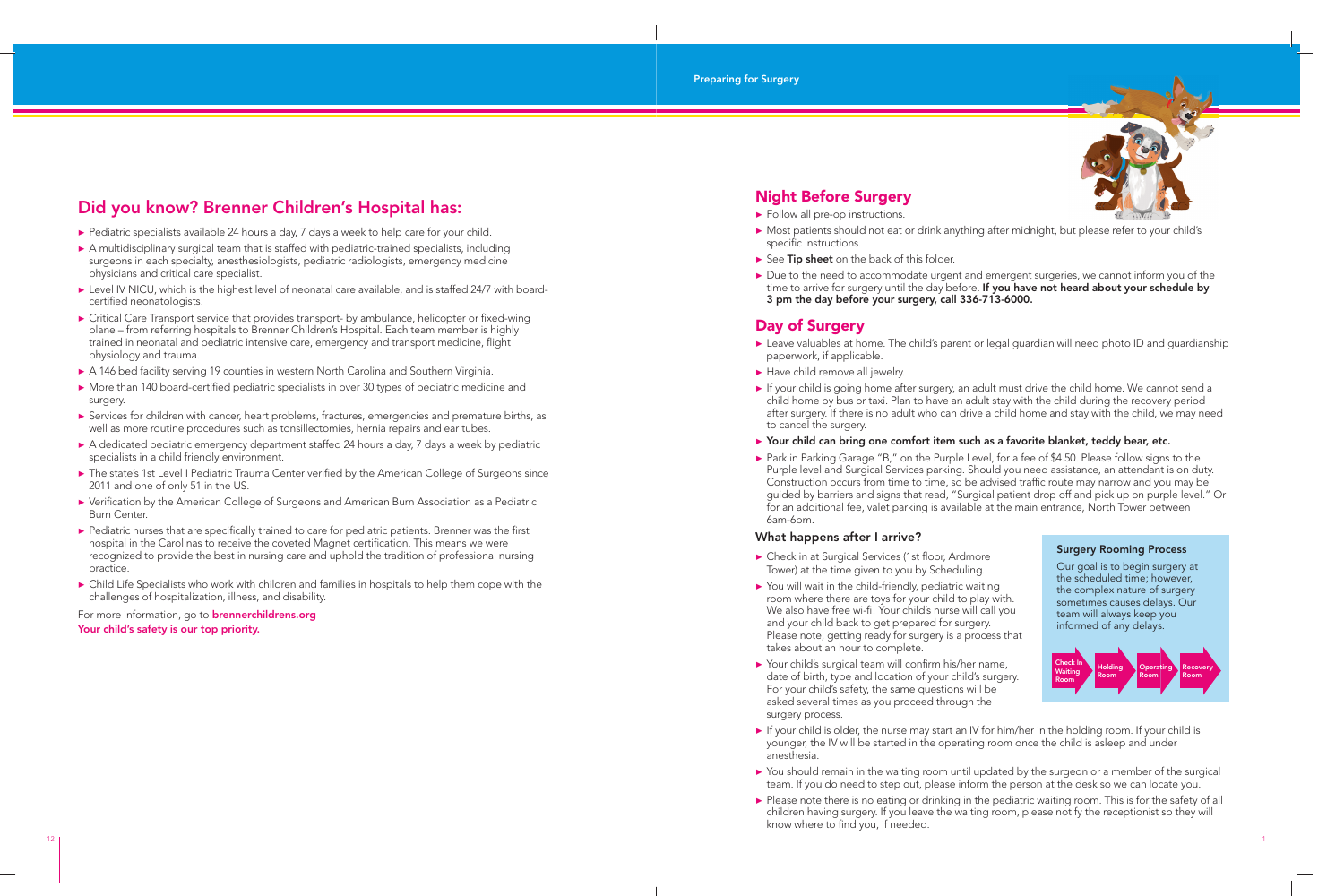▶ Visiting Hours: Visiting hours at Brenner Children's are based on the individual needs of the

# **After Surgery: Recovery**

After surgery, your child will be taken to the Post Anesthesia Care Unit (PACU: say PACK U) where he/ she will wake up from anesthesia. Some children may go to the Pediatric Intensive Care Unit (PICU: say PICK U), Pediatric Intermediate Care Unit (PIMC), or Neonatal Intensive Care Unit (NICU: say NICK U) after surgery without stopping in the PACU. If this happens, someone will let you know where to wait until you can visit with your child.

- ▶ Type of surgery
- $\blacktriangleright$  How fast they wake up from anesthesia
- ▶ Amount of pain or nausea
- ▶ Need for special treatments

The length of time a patient is in the PACU depends on:

It is common for some children to look pale, puffy or swollen after surgery. Children who have had intravenous medicine may have a very itchy nose. Don't worry if this happens to your child. It will go away.

**Will my child be in pain?** Your child may experience some pain after surgery. Our dedicated pediatric post anesthesia care nurses and pediatric anesthesiologists will help, and have medications available for your child. Your child's comfort and safety is our top priority.

- ▶ When your child is ready to leave the PACU, the waiting room staff will tell other family members who are still in the waiting room to meet the PACU nurse in the hall and go with the child to the room. Parents or primary caregivers may go into the room with their child. We ask other family members and visitors to wait in the waiting room until the child is settled into his or her room.
- ▶ When can my child eat? After the doctor orders a diet, you may have food delivered for your child. Dial 6-5900 for food orders.

For your child's safety, a pediatric anesthesiologist evaluates each child before the child is discharged from the PACU.

# **For children being discharged home from PACU:**

- ▶ We cannot send a child home by bus or taxi. Plan to have an adult drive the child home stay with him/her during the recovery period after surgery.
- ▶ The doctor and nurse in the PACU may give you prescriptions for medications, if needed. They will give you guidelines to follow about your child's incision care and activities. If you are in need of a work note or school note, please let the team know and one will be provided for you.
- ▶ Some children will begin to eat or drink in the PACU

- ▶ A Child Life Specialist can help you learn more about the hospital and take you on a tour. Please phone the Child Life Department at 336-716-9957 to arrange a tour.
- ▶ Child Life Specialists help children cope through play, preparation, education and self-expression activities. The specialist has experience dealing with children's and teen's reactions to illness and hospital stay.
- ▶ If you have been told your child might need equipment, supplies or nursing care after discharge, you might want to call a social worker or nurse case manager in our Care Coordination Department for advice at 336-716-5329.

# **For children being admitted to the hospital from PACU:**

▶ The hospital will not restrict, limit or otherwise deny family presence or visitation privileges on the basis of race, color, national origin, religion, sex, sexual orientation, gender identity, or

▶ All family members, visitors, and clergy must have the permission of the parent/legal guardian to enter the nursing unit and/or patient's room, even when parents are present.

▶ Families will be asked to provide to staff a list of persons who may visit, in order to ensure the

▶ Restrictions: When the condition of the patient indicates restrictions are necessary for the patients' welfare and recovery, additional visitation guidelines will be provided to the family.

▶ Family members/visitors will be asked to wash their hands before and after spending time with a patient. Family or visitors who have recently experienced fever, rash, nausea, vomiting, diarrhea, respiratory infection, chicken pox or any other communicable disease are subject to

# **Resources to help you prepare for your child's surgery:**

▶ Overnight: accommodations are provided for one parent, or parent-designated visitor who is at least 18 years old (may not be a boyfriend or girlfriend of patient). Three quiet rooms are available for parents in the critical care units. Outside hospital accommodations include

▶ Family members/visitors who demonstrate behavior that is disruptive, disrespectful or threatening to staff, patients or other visitors will be asked to leave at the request of the

# **Admission into the hospital:**

You are a valuable member of the health care team and we want you to be informed during your child's stay at Wake Forest Baptist Health Brenner Children's Hospital. Here are some general guidelines for families and visitors upon admission to the hospital.

- patient. There are no set visiting hours.
- disability.
- 
- privacy and safety of our patients, families, and staff.
- 
- visitation restrictions.
- 
- ▶ Visiting children must be supervised by an adult at all times.
- Ronald McDonald House and local hotels.
- patient and/or staff.

▶ No more than two visitors at a time (excluding parents and siblings) may visit in the patient's' room. Exceptions may be indicated due to patient condition or request.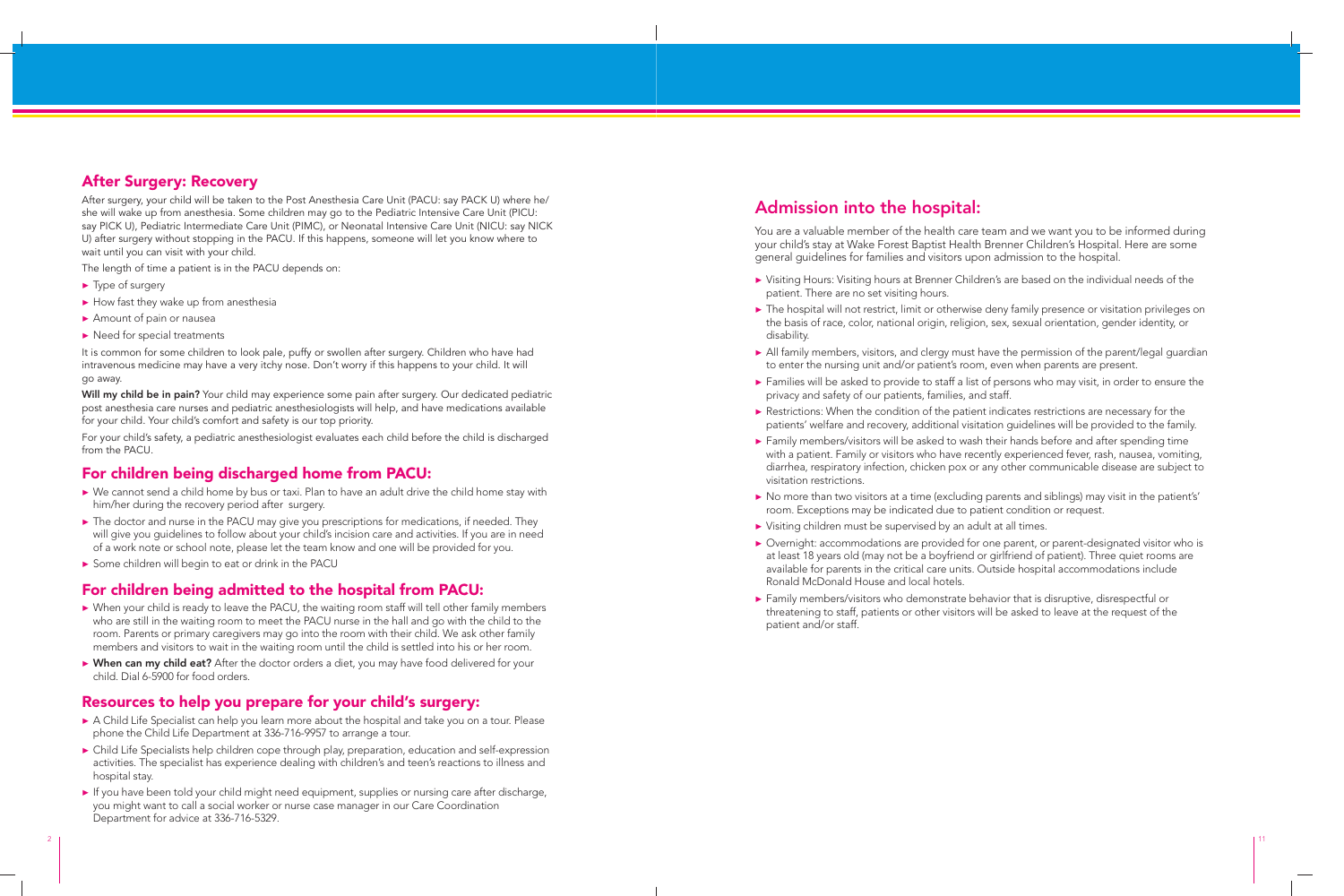▶ You may visit the Family Resource Center on the 7th floor of Brenner Children's Hospital for books

- ▶ Children do better when their parents stay with them. Tell your child that you will be with him or
- ▶ Ask your child what he or she thinks the hospital is and what will happen there. This will help you
- ▶ Playing "hospital" or "doctor" before and after the surgery lets children show their feelings about

- 
- 

We understand your concerns about health care costs. This section will review your responsibilities concerning payment and phone numbers to call if you have questions about your bill.

**Participating Insurance Plans**—Wake Forest Baptist Health participates with many insurance companies, Medicare and Medicaid. Call your insurance company to confirm participation.

**Patient Responsibility**— The amount patients need for payment is based on their benefits and estimated charges. We will send a bill for the balances to the responsible party.

**Bills / Claims —** You will receive one bill from Wake Forest Baptist Health. It will include items such as, but not limited to, the costs for your child's hospital room, doctor's office, operating room, tests, medicines and supplies, doctors who interpret tests, doctors who do X-rays and doctors who see your child while they are in the hospital or clinic. As a courtesy, we will send your bill to your insurance company. If you choose to file your own claim or do not have insurance, you must "pay upfront" when you receive services.

**Medicaid —** If you are a Carolina Access participant, your primary care doctor (PCP) must refer you to Wake Forest Baptist Health. You may need to pay upfront for costs not covered by Medicaid.

- ▶ You should stay with your baby as much as you can. This way you can keep your baby's normal schedule for feeding, bathing, and playing.
- ▶ We will explain the equipment used on your baby to help you feel more secure as you participate in your baby's care.

#### **Payment and Contact Information**

If you have questions about your bill, call Wake Forest Baptist Health Customer Service at **336-716-3988 or** toll-free at **888-663-6580.**

- ▶ It is best to tell your child what to expect one to two days before surgery.
- ▶ Let your child choose a favorite stuffed animal, blanket, or toy to bring to the hospital.
- ▶ Give toddlers simple explanations to help them understand.
- her as much as you can.

If you cannot pay your entire bill at one time, we may be able to help you. You may visit our Financial Counseling Department on the Main Floor, Reynolds Tower inside the Discharge Office or call **336-716-0681.**

- ▶ Prepare preschool-age children three to five days before their hospital stay. Reading books about the hospital is a good way to prepare children for their hospital stay.
- understand what he or she knows.
- the hospital stay.

# **Financial Services Guidelines**

**Surgical Services** \ Medical Center Blvd. \ Winston-Salem, NC 27157 \ WakeHealth.edu

▶ You may take a tour on the website **BrennerChildrens.org.**

- $\triangleright$  Give children specific information about what will be happening (what they will hear, smell and feel before, during and after surgery).
- ▶ Ask what they understand and help ease concerns and provide explanations to help understanding.
- ▶ Begin preparing your school age child for surgery one to two weeks ahead of time.
- ▶ Include children in conversations with medical staff. Otherwise, they may not understand what you're talking about and be scared about what they're hearing.

about children and surgery that you can check out.

# **Tips to help you get your child ready for surgery**

The following tips may help you prepare you and your child for a hospital stay. **Infants (birth to 1 year)**

# **Toddlers (1 to 3 years old)**

# **Preschoolers (3 to 5 years old)**

# **School-age (6 to 12 years old)**

# **Teenagers (13 years and older)**

- ▶ Include teens in conversations and decision-making.
- ▶ Use correct terms and provide honest information.
- ▶ Encourage your teen to ask questions.
- ▶ Offer teen books or pamphlets that talk about their condition or procedures.
- ▶ Give teens the chance to talk to medical staff without you in the room. They may have questions they are embarrassed to ask in front of you.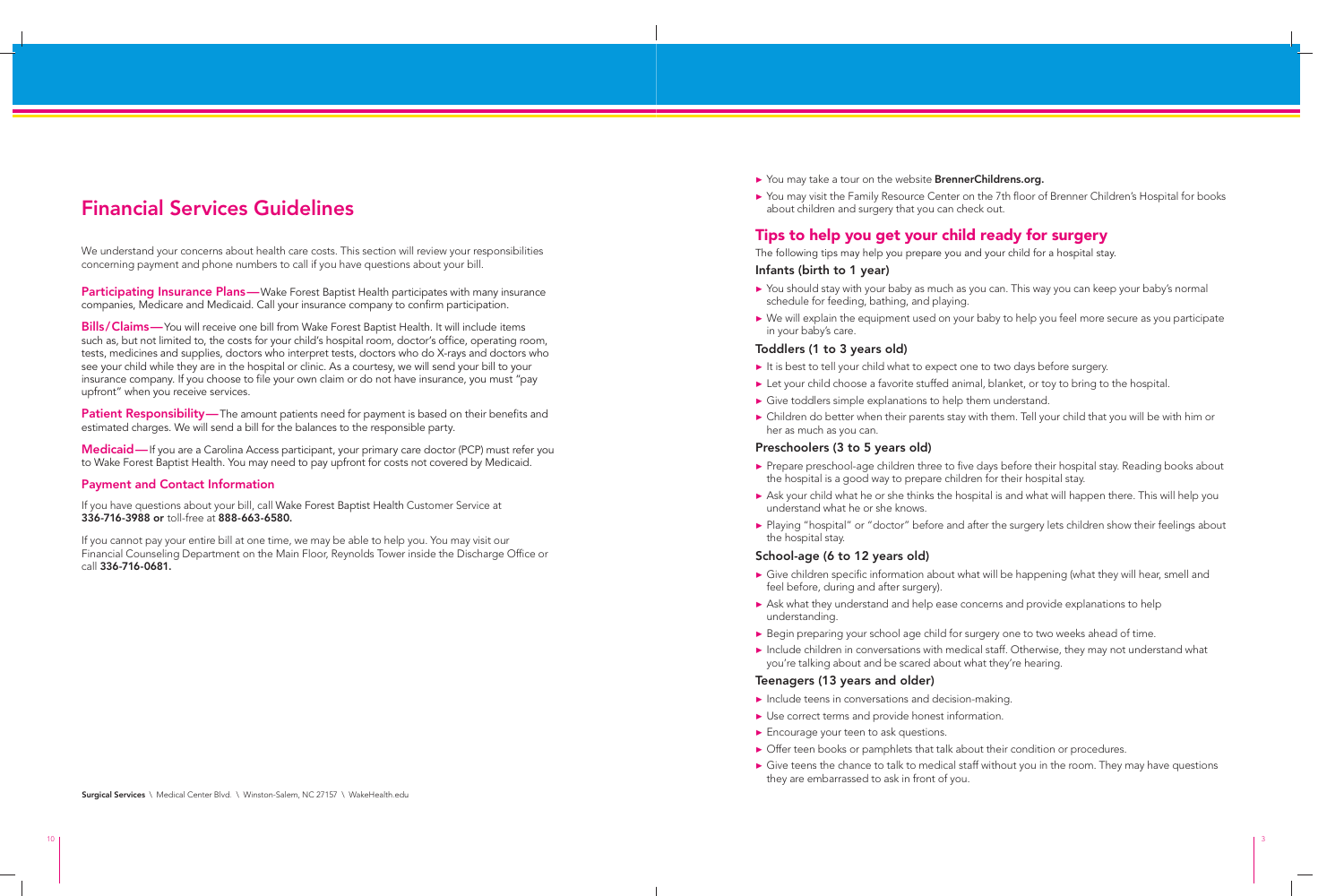# **Anesthesia**

An anesthesiologist supervises a team of nurse anesthetists and residents. During surgery children always have one or more members of this team with them. Children are never left alone. You may have some questions about anesthesia related to your child's surgery. Please review the information below. Your child's surgical team is also available to answer any of your questions about anesthesia.

- ▶ **General anesthesia—** affects the entire body. Your child will have no awareness or feeling. Your child may breathe gases or vapors through a mask or tube. Drugs may also be given through an intravenous (IV) tube.
- ▶ Local anesthesia— produces a loss of feeling to a small, specific area of the body by using a special medication to numb the area.
- ▶ **Regional anesthesia** produces a loss of feeling to a specific region of the body.

### **What is anesthesia?**

Anesthesia is the use of drugs to prevent pain and awareness during surgery or other medical procedures.

### **What is sedation?**

Sedation is the use of drugs to relax the patient, and may be used with anesthesia.

#### **Types of anesthesia**

The anesthesia your child is given is based on the health, history, and the procedure.

- ▶ **Relaxed and awake** your child can answer questions and follow directions.
- ▶ **Relaxed and drowsy**—your child may sleep. Your child may hear sounds and voices around them. Your child can be easily awakened when spoken to or touched.
- ▶ **Drowsy to lightly sleeping**—your child may have little or no memory. Breathing slows and your child may be given oxygen. Your child may sleep until the drugs wear off.

Provides a variety of gifts and essential nee that add to patients' comfort and morale o hospitalization.

Progressive Care Building, Ground Floor Ar Tower West, Ninth Floor

#### **Effects of sedation**

## **LORI'S GIFTS**

#### 336-716-4466

North Tower Lobby, Main Floor: Monday – Friday...................................6:30 am – 9 pm Saturday – Sunday .................................9 am – 8 pm

#### **LAUNDRY**

Please call Patient and Family Relations at 336-713-2273 for directions and access to laundry facilities.

#### **MAIL SERVICES**

| eds    | Watlington Hall, Ground Floor |
|--------|-------------------------------|
| during |                               |

#### **MEDICAL LIBRARY**

| ım–9 pm |                                      |  |
|---------|--------------------------------------|--|
| – 8 pm  | Coy C. Carpenter Library             |  |
|         | Gray Building, First Floor           |  |
|         | Please call 336-716-4691 for access. |  |
|         |                                      |  |
|         |                                      |  |
| rdmore  |                                      |  |

#### **LODGING**

# **The Hawthorne Inn and Conference Center**

Owned and operated by Wake Forest Baptist Medical Center. Van service and special discounted rates available. 420 High St. SW, Winston-Salem, NC 27101 336-777-3000

### **Ronald McDonald House**

Provides affordable lodging for family with children (under the age of 18) receiving treatment in our community's medical facilities. 419 South Hawthorne Road 336-723-0228. Please call for more information.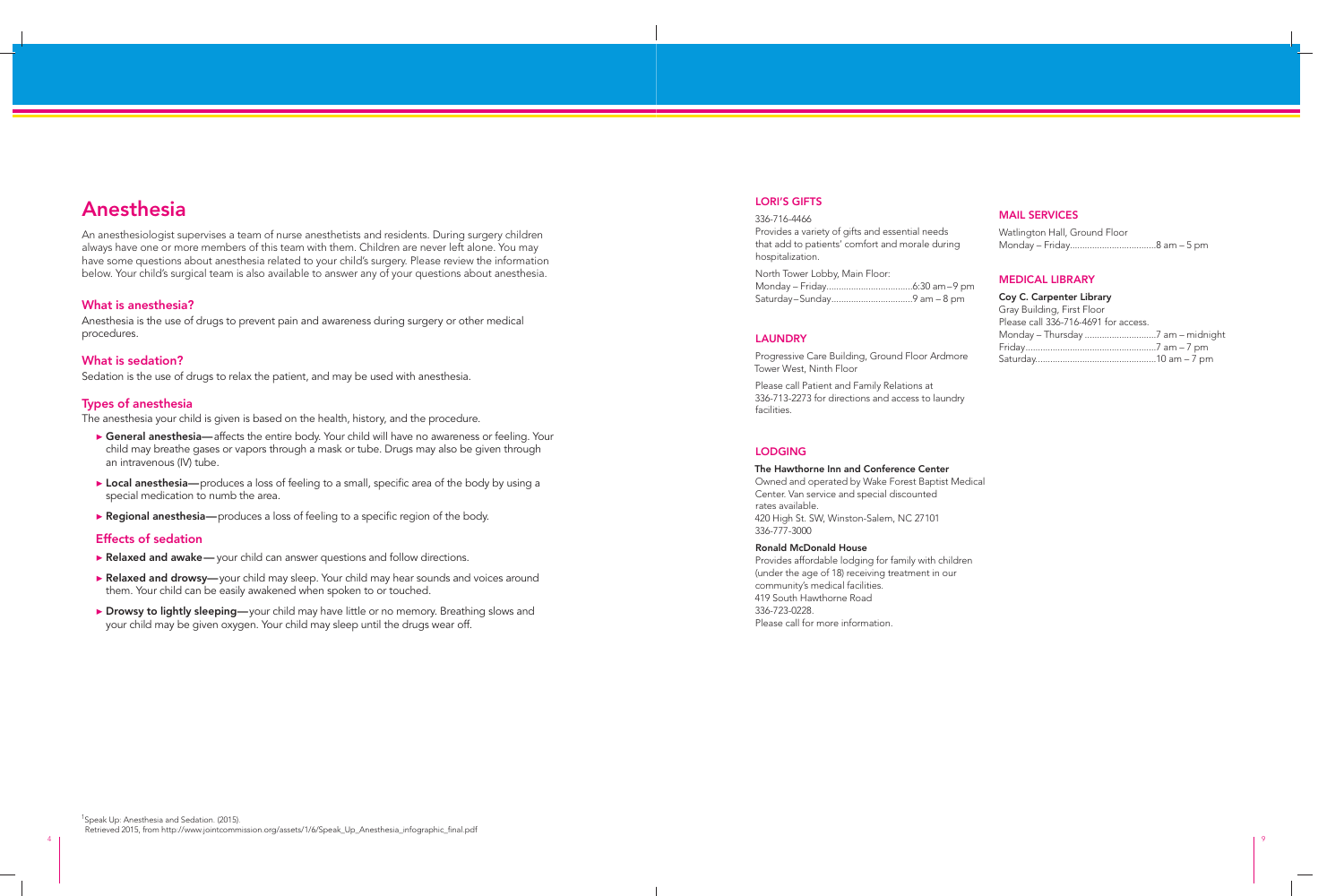# **Medical Center Amenities** (continued)

### **PHARMACIES**

#### **Outpatient Pharmacy**

| North Tower Lobby, Main Floor 336-716-3363 |  |
|--------------------------------------------|--|
|                                            |  |
|                                            |  |

#### **Cancer Center Pharmacy**

| Cancer Center, First Floor  336-713-6808 |  |
|------------------------------------------|--|
|                                          |  |

#### **Piedmont Plaza Pharmacy**

| Piedmont Plaza I, Main Floor 336-716-5800 |  |
|-------------------------------------------|--|
| Mon/Tues/Thur/Fri 8:30 am - 5 pm          |  |
|                                           |  |

#### **IMPORTANT PHONE NUMBERS**

| Main Medical Center  336-716-2011             |  |
|-----------------------------------------------|--|
| Patient Information  336-713-0003             |  |
| Emergency Department 336-713-9100             |  |
| Pediatric Emergency Department 336-713-9200   |  |
| Surgical Services Family Waiting 336-713-2515 |  |
| Comprehensive Cancer Center 336-713-6975      |  |

#### **Hospital Services:**

Davis Memorial Chapel is located on the first floor of Watlington Hall and is open 24 hours a day for prayer, meditation and reflection. Worship and prayer services are offered at the following times for patients, family members, and staff:

| Billing 336-716-3988 or 877-938-7497             |  |
|--------------------------------------------------|--|
| Care Coordination  336-716-5329                  |  |
| Child Live Services  336-716-9957                |  |
|                                                  |  |
| (for trouble connecting to the free "WFBMCGUEST" |  |
| wireless Internet network)                       |  |
| Medical Records 336-716-3219                     |  |
| Faith and Health Ministries  336-716-4745        |  |
| Patient and Family Relations 336-713-2273        |  |

- ▶ Restrooms with infant changing tables
- ▶ Vending area with drinks and snacks
- ▶ Free WIFI
- 
- ▶ Staff and volunteers to answer any questions

# **BANKING**

**Wells Fargo Bank** South Building, Main Floor

### **ATM Locations:**

**Wells Fargo** North Tower Lobby, Main Floor South Building, Ground Floor

#### **BB&T**

Watlington Hall, Ground Floor Cancer Center, Fourth Floor

### **Allegacy**

North Tower Lobby, Main Floor Adult Emergency Department Lobby

**Suntrust**

Ardmore Tower, First Floor Reynolds Tower, Main Floor (Financial Counseling)

> period from time of entry. These passes can be purchased from the parking deck attendants for

### **CHAPLAINCY**

#### **Chapel and Worship Services**

| Mondays and Fridays Noon - 12:15 pm |  |
|-------------------------------------|--|
|                                     |  |

#### **J. Paul Sticht Center**

3rd Floor Activities Room Sundays ............................................ 11 – 11:30 am

#### **Spiritual Care**

Chaplains are part of your health care team and offer care to people of all faiths. Chaplains are available in the Medical Center 24 hours a day for prayer and worship, to help with spiritual or emotional concerns, to consult on advance directives or simply to listen.

#### **To contact a chaplain**

Monday through Friday, 8 am – 5 pm: call 336-716- 4745 All other times, please ask your nurse to page the on-call chaplain or call the hospital operator.

For the convenience and comfort for your child's family members and friends, the Surgical Services waiting area has:

▶ Consultation rooms where your child's physician may speak with you after surgery

# **Medical Center Amenities**

| <b>PARKING</b>                                                                                                                                                                                                                                                                         | \$5.50 the first time you exit the parking deck.                                                                                                                                                                                             |
|----------------------------------------------------------------------------------------------------------------------------------------------------------------------------------------------------------------------------------------------------------------------------------------|----------------------------------------------------------------------------------------------------------------------------------------------------------------------------------------------------------------------------------------------|
| Patient/visitor parking decks are open 24 hours<br>a day, seven days a week. The parking fee<br>structure is as follows:<br>0-15 minutes  FREE<br>16 minutes - 1 hour  \$1.50                                                                                                          | Seven-day parking passes are available for<br>patients and visitors who spend extended<br>periods of time at our Medical Center. The<br>passes are valid for seven consecutive days,<br>starting the first time you enter the parking deck.  |
|                                                                                                                                                                                                                                                                                        | These passes can be purchased from the parking<br>deck attendants for \$12 the first time you exit<br>the parking deck.                                                                                                                      |
| Parking Services accepts cash and Visa,<br>MasterCard and Discover credit cards. 24-hour<br>parking passes are available and enable the<br>driver to enter and exit the parking deck an<br>unlimited number of times within a 24-hour<br>pariod from time of entry These passes can be | 20-visit parking passes are available for patients<br>and family members who make frequent visits<br>to the Medical Center. They do not have to<br>be used consecutively. These passes can be<br>purchased for \$40 by calling 336-409-9799. |

continued